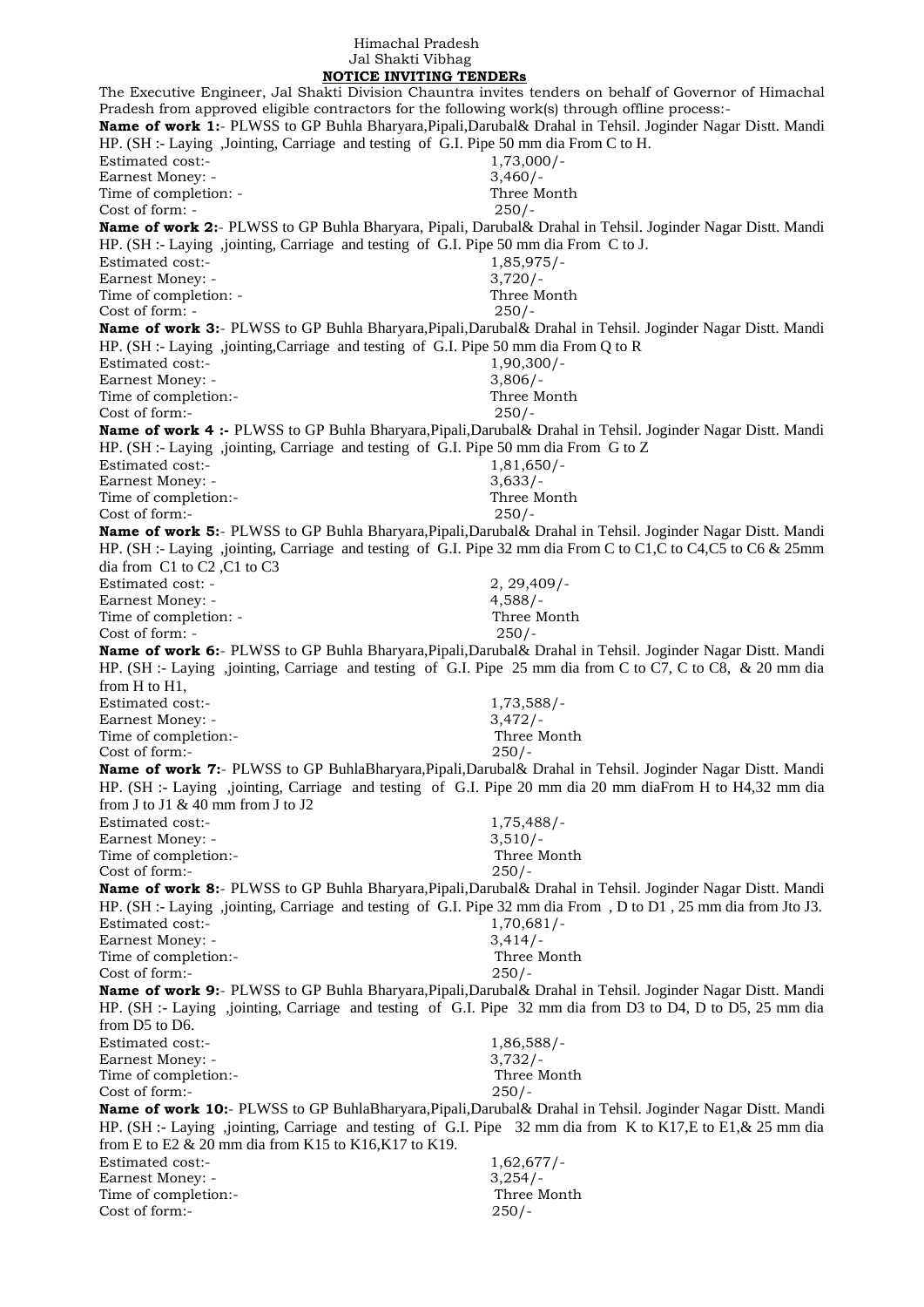| P1,P3 to P4 & 20 mm dia from M5 to M7,P5 to P6,P6 to P7.                                                                                                                                                                                                                                                                                                                                                                                                                                                                                                                                                          |                                                                                                                                                                                                                                                                                                                                                                                                                                                                                                                                                                                                                                                                                                                                                                                                                                                                                                                                                                                                                                                                                                                                                  |
|-------------------------------------------------------------------------------------------------------------------------------------------------------------------------------------------------------------------------------------------------------------------------------------------------------------------------------------------------------------------------------------------------------------------------------------------------------------------------------------------------------------------------------------------------------------------------------------------------------------------|--------------------------------------------------------------------------------------------------------------------------------------------------------------------------------------------------------------------------------------------------------------------------------------------------------------------------------------------------------------------------------------------------------------------------------------------------------------------------------------------------------------------------------------------------------------------------------------------------------------------------------------------------------------------------------------------------------------------------------------------------------------------------------------------------------------------------------------------------------------------------------------------------------------------------------------------------------------------------------------------------------------------------------------------------------------------------------------------------------------------------------------------------|
| <b>Estimated cost:-</b>                                                                                                                                                                                                                                                                                                                                                                                                                                                                                                                                                                                           | $1,87,088/-$                                                                                                                                                                                                                                                                                                                                                                                                                                                                                                                                                                                                                                                                                                                                                                                                                                                                                                                                                                                                                                                                                                                                     |
| Earnest Money: -                                                                                                                                                                                                                                                                                                                                                                                                                                                                                                                                                                                                  | $3,742/-$                                                                                                                                                                                                                                                                                                                                                                                                                                                                                                                                                                                                                                                                                                                                                                                                                                                                                                                                                                                                                                                                                                                                        |
| Time of completion:-<br>Cost of form:-                                                                                                                                                                                                                                                                                                                                                                                                                                                                                                                                                                            | Three Month<br>$250/-$                                                                                                                                                                                                                                                                                                                                                                                                                                                                                                                                                                                                                                                                                                                                                                                                                                                                                                                                                                                                                                                                                                                           |
|                                                                                                                                                                                                                                                                                                                                                                                                                                                                                                                                                                                                                   | Name of work 12:- PLWSS to GP BuhlaBharyara, Pipali, Darubal& Drahal in Tehsil. Joginder Nagar Distt. Mandi                                                                                                                                                                                                                                                                                                                                                                                                                                                                                                                                                                                                                                                                                                                                                                                                                                                                                                                                                                                                                                      |
| P9, P 10 to P11, & 25 mm dia from P11 to P12 & 20 mm dia from P12 to P13, P10 to P15.                                                                                                                                                                                                                                                                                                                                                                                                                                                                                                                             | HP. (SH :- Laying, jointing, Carriage and testing of G.I. Pipe 40 mm dia from $\&$ 32 mm dia from P5 to P8,P8 to                                                                                                                                                                                                                                                                                                                                                                                                                                                                                                                                                                                                                                                                                                                                                                                                                                                                                                                                                                                                                                 |
| <b>Estimated cost:-</b>                                                                                                                                                                                                                                                                                                                                                                                                                                                                                                                                                                                           | $1,94,295/-$                                                                                                                                                                                                                                                                                                                                                                                                                                                                                                                                                                                                                                                                                                                                                                                                                                                                                                                                                                                                                                                                                                                                     |
| Earnest Money: -                                                                                                                                                                                                                                                                                                                                                                                                                                                                                                                                                                                                  | $3,886/-$                                                                                                                                                                                                                                                                                                                                                                                                                                                                                                                                                                                                                                                                                                                                                                                                                                                                                                                                                                                                                                                                                                                                        |
| Time of completion:-                                                                                                                                                                                                                                                                                                                                                                                                                                                                                                                                                                                              | Three Month                                                                                                                                                                                                                                                                                                                                                                                                                                                                                                                                                                                                                                                                                                                                                                                                                                                                                                                                                                                                                                                                                                                                      |
| Cost of form:-                                                                                                                                                                                                                                                                                                                                                                                                                                                                                                                                                                                                    | $250/-$                                                                                                                                                                                                                                                                                                                                                                                                                                                                                                                                                                                                                                                                                                                                                                                                                                                                                                                                                                                                                                                                                                                                          |
| to P17, Q3 to Q4 & 20 mm dia from Q to Q2, Q to Q5.                                                                                                                                                                                                                                                                                                                                                                                                                                                                                                                                                               | Name of work 13:- PLWSS to GP BuhlaBharyara, Pipali, Darubal& Drahal in Tehsil. Joginder Nagar Distt. Mandi<br>HP. (SH :- Laying ,jointing, Carriage and testing of G.I. Pipe 40 mm dia from 32 mm dia from P10 to P16,P16                                                                                                                                                                                                                                                                                                                                                                                                                                                                                                                                                                                                                                                                                                                                                                                                                                                                                                                       |
| <b>Estimated cost:-</b>                                                                                                                                                                                                                                                                                                                                                                                                                                                                                                                                                                                           | $1,82,991/-$                                                                                                                                                                                                                                                                                                                                                                                                                                                                                                                                                                                                                                                                                                                                                                                                                                                                                                                                                                                                                                                                                                                                     |
| Earnest Money: -                                                                                                                                                                                                                                                                                                                                                                                                                                                                                                                                                                                                  | $3,660/-$                                                                                                                                                                                                                                                                                                                                                                                                                                                                                                                                                                                                                                                                                                                                                                                                                                                                                                                                                                                                                                                                                                                                        |
| Time of completion:-                                                                                                                                                                                                                                                                                                                                                                                                                                                                                                                                                                                              | Three Month                                                                                                                                                                                                                                                                                                                                                                                                                                                                                                                                                                                                                                                                                                                                                                                                                                                                                                                                                                                                                                                                                                                                      |
| Cost of form:-                                                                                                                                                                                                                                                                                                                                                                                                                                                                                                                                                                                                    | $250/-$                                                                                                                                                                                                                                                                                                                                                                                                                                                                                                                                                                                                                                                                                                                                                                                                                                                                                                                                                                                                                                                                                                                                          |
| to T11 & 20 mm dia from T5 to T6, T6 to t7, T9 to T10.                                                                                                                                                                                                                                                                                                                                                                                                                                                                                                                                                            | Name of work 14:- PLWSS to GP Buhla Bharyara, Pipali, Darubal& Drahal in Tehsil. Joginder Nagar Distt.<br>Mandi HP. (SH :- Laying, jointing, Carriage and testing of G.I. Pipe 40 mm dia from 25 mm dia from T8 to T9, T                                                                                                                                                                                                                                                                                                                                                                                                                                                                                                                                                                                                                                                                                                                                                                                                                                                                                                                         |
| Estimated cost:-                                                                                                                                                                                                                                                                                                                                                                                                                                                                                                                                                                                                  | $1,83,695/-$                                                                                                                                                                                                                                                                                                                                                                                                                                                                                                                                                                                                                                                                                                                                                                                                                                                                                                                                                                                                                                                                                                                                     |
| Earnest Money: -<br>Time of completion:-                                                                                                                                                                                                                                                                                                                                                                                                                                                                                                                                                                          | $3,674/-$<br>Three Month                                                                                                                                                                                                                                                                                                                                                                                                                                                                                                                                                                                                                                                                                                                                                                                                                                                                                                                                                                                                                                                                                                                         |
| Cost of form:-                                                                                                                                                                                                                                                                                                                                                                                                                                                                                                                                                                                                    | $250/-$                                                                                                                                                                                                                                                                                                                                                                                                                                                                                                                                                                                                                                                                                                                                                                                                                                                                                                                                                                                                                                                                                                                                          |
|                                                                                                                                                                                                                                                                                                                                                                                                                                                                                                                                                                                                                   | Name of work 15:- PLWSS to GP BuhlaBharyara, Pipali, Darubal& Drahal in Tehsil. Joginder Nagar Distt. Mandi                                                                                                                                                                                                                                                                                                                                                                                                                                                                                                                                                                                                                                                                                                                                                                                                                                                                                                                                                                                                                                      |
|                                                                                                                                                                                                                                                                                                                                                                                                                                                                                                                                                                                                                   | HP. (SH :- Laying, jointing, Carriage and testing of G.I. Pipe 40 mm dia from G to G1 & 32 mm dia from G to                                                                                                                                                                                                                                                                                                                                                                                                                                                                                                                                                                                                                                                                                                                                                                                                                                                                                                                                                                                                                                      |
| G5 & 25 mm dia from G1 to G2, & 20 mm dia from T to T12, G to G3, G to G4.                                                                                                                                                                                                                                                                                                                                                                                                                                                                                                                                        |                                                                                                                                                                                                                                                                                                                                                                                                                                                                                                                                                                                                                                                                                                                                                                                                                                                                                                                                                                                                                                                                                                                                                  |
| <b>Estimated cost:-</b>                                                                                                                                                                                                                                                                                                                                                                                                                                                                                                                                                                                           | $1,83,591/-$                                                                                                                                                                                                                                                                                                                                                                                                                                                                                                                                                                                                                                                                                                                                                                                                                                                                                                                                                                                                                                                                                                                                     |
| Earnest Money: -                                                                                                                                                                                                                                                                                                                                                                                                                                                                                                                                                                                                  | $3,672/-$                                                                                                                                                                                                                                                                                                                                                                                                                                                                                                                                                                                                                                                                                                                                                                                                                                                                                                                                                                                                                                                                                                                                        |
| Time of completion:-                                                                                                                                                                                                                                                                                                                                                                                                                                                                                                                                                                                              | Three Month                                                                                                                                                                                                                                                                                                                                                                                                                                                                                                                                                                                                                                                                                                                                                                                                                                                                                                                                                                                                                                                                                                                                      |
| Cost of form:-                                                                                                                                                                                                                                                                                                                                                                                                                                                                                                                                                                                                    |                                                                                                                                                                                                                                                                                                                                                                                                                                                                                                                                                                                                                                                                                                                                                                                                                                                                                                                                                                                                                                                                                                                                                  |
|                                                                                                                                                                                                                                                                                                                                                                                                                                                                                                                                                                                                                   | $250/-$                                                                                                                                                                                                                                                                                                                                                                                                                                                                                                                                                                                                                                                                                                                                                                                                                                                                                                                                                                                                                                                                                                                                          |
|                                                                                                                                                                                                                                                                                                                                                                                                                                                                                                                                                                                                                   |                                                                                                                                                                                                                                                                                                                                                                                                                                                                                                                                                                                                                                                                                                                                                                                                                                                                                                                                                                                                                                                                                                                                                  |
| G12 to G13, G12 to G14, & 20 mm dia from G9 to G15, G to G16.<br>Estimated cost:-                                                                                                                                                                                                                                                                                                                                                                                                                                                                                                                                 | 1,86,043/                                                                                                                                                                                                                                                                                                                                                                                                                                                                                                                                                                                                                                                                                                                                                                                                                                                                                                                                                                                                                                                                                                                                        |
| Earnest Money: -                                                                                                                                                                                                                                                                                                                                                                                                                                                                                                                                                                                                  | $3,721/-$                                                                                                                                                                                                                                                                                                                                                                                                                                                                                                                                                                                                                                                                                                                                                                                                                                                                                                                                                                                                                                                                                                                                        |
| Time of completion:-                                                                                                                                                                                                                                                                                                                                                                                                                                                                                                                                                                                              | Three Month                                                                                                                                                                                                                                                                                                                                                                                                                                                                                                                                                                                                                                                                                                                                                                                                                                                                                                                                                                                                                                                                                                                                      |
|                                                                                                                                                                                                                                                                                                                                                                                                                                                                                                                                                                                                                   | $250/-$                                                                                                                                                                                                                                                                                                                                                                                                                                                                                                                                                                                                                                                                                                                                                                                                                                                                                                                                                                                                                                                                                                                                          |
|                                                                                                                                                                                                                                                                                                                                                                                                                                                                                                                                                                                                                   | $1,80,791/-$                                                                                                                                                                                                                                                                                                                                                                                                                                                                                                                                                                                                                                                                                                                                                                                                                                                                                                                                                                                                                                                                                                                                     |
|                                                                                                                                                                                                                                                                                                                                                                                                                                                                                                                                                                                                                   | $3,616/-$                                                                                                                                                                                                                                                                                                                                                                                                                                                                                                                                                                                                                                                                                                                                                                                                                                                                                                                                                                                                                                                                                                                                        |
|                                                                                                                                                                                                                                                                                                                                                                                                                                                                                                                                                                                                                   | Three Month                                                                                                                                                                                                                                                                                                                                                                                                                                                                                                                                                                                                                                                                                                                                                                                                                                                                                                                                                                                                                                                                                                                                      |
|                                                                                                                                                                                                                                                                                                                                                                                                                                                                                                                                                                                                                   | $250/-$                                                                                                                                                                                                                                                                                                                                                                                                                                                                                                                                                                                                                                                                                                                                                                                                                                                                                                                                                                                                                                                                                                                                          |
|                                                                                                                                                                                                                                                                                                                                                                                                                                                                                                                                                                                                                   |                                                                                                                                                                                                                                                                                                                                                                                                                                                                                                                                                                                                                                                                                                                                                                                                                                                                                                                                                                                                                                                                                                                                                  |
|                                                                                                                                                                                                                                                                                                                                                                                                                                                                                                                                                                                                                   | $1,77,884/-$                                                                                                                                                                                                                                                                                                                                                                                                                                                                                                                                                                                                                                                                                                                                                                                                                                                                                                                                                                                                                                                                                                                                     |
|                                                                                                                                                                                                                                                                                                                                                                                                                                                                                                                                                                                                                   | $3,558/-$                                                                                                                                                                                                                                                                                                                                                                                                                                                                                                                                                                                                                                                                                                                                                                                                                                                                                                                                                                                                                                                                                                                                        |
|                                                                                                                                                                                                                                                                                                                                                                                                                                                                                                                                                                                                                   | Three Month                                                                                                                                                                                                                                                                                                                                                                                                                                                                                                                                                                                                                                                                                                                                                                                                                                                                                                                                                                                                                                                                                                                                      |
|                                                                                                                                                                                                                                                                                                                                                                                                                                                                                                                                                                                                                   | $250/-$                                                                                                                                                                                                                                                                                                                                                                                                                                                                                                                                                                                                                                                                                                                                                                                                                                                                                                                                                                                                                                                                                                                                          |
|                                                                                                                                                                                                                                                                                                                                                                                                                                                                                                                                                                                                                   | $1,73,133/-$                                                                                                                                                                                                                                                                                                                                                                                                                                                                                                                                                                                                                                                                                                                                                                                                                                                                                                                                                                                                                                                                                                                                     |
|                                                                                                                                                                                                                                                                                                                                                                                                                                                                                                                                                                                                                   | $3,463/-$                                                                                                                                                                                                                                                                                                                                                                                                                                                                                                                                                                                                                                                                                                                                                                                                                                                                                                                                                                                                                                                                                                                                        |
| Estimated cost:-                                                                                                                                                                                                                                                                                                                                                                                                                                                                                                                                                                                                  | Three Month                                                                                                                                                                                                                                                                                                                                                                                                                                                                                                                                                                                                                                                                                                                                                                                                                                                                                                                                                                                                                                                                                                                                      |
|                                                                                                                                                                                                                                                                                                                                                                                                                                                                                                                                                                                                                   | $250/-$                                                                                                                                                                                                                                                                                                                                                                                                                                                                                                                                                                                                                                                                                                                                                                                                                                                                                                                                                                                                                                                                                                                                          |
|                                                                                                                                                                                                                                                                                                                                                                                                                                                                                                                                                                                                                   |                                                                                                                                                                                                                                                                                                                                                                                                                                                                                                                                                                                                                                                                                                                                                                                                                                                                                                                                                                                                                                                                                                                                                  |
|                                                                                                                                                                                                                                                                                                                                                                                                                                                                                                                                                                                                                   | $1,55,312/-$                                                                                                                                                                                                                                                                                                                                                                                                                                                                                                                                                                                                                                                                                                                                                                                                                                                                                                                                                                                                                                                                                                                                     |
| Cost of form:-<br>G17 to G21 & 20 mm dia from ,G19 to G20, G21 to G22.<br><b>Estimated cost:-</b><br>Earnest Money: -<br>Time of completion:-<br>Cost of form:-<br>from Z8 to Z9, Z to Z10, Z12 to Z13.<br><b>Estimated cost:-</b><br>Earnest Money: -<br>Time of completion:-<br>Cost of form:-<br>Carriage and testing of GI pipe various dia varying from 20 MM to 40 mm= 3325 Rmt)<br>Earnest Money: -<br>Time of completion:-<br>Cost of form:-<br>Carriage and testing of GI pipe various dia varying from 20 MM to 40 mm= 3150 Rmt)<br><b>Estimated cost:-</b><br>Earnest Money: -<br>Time of completion:- | Name of work 16:- PLWSS to GP Buhla Bharyara, Pipali, Darubal& Drahal in Tehsil. Joginder Nagar Distt. Mandi<br>HP. (SH :- Laying .jointing, Carriage and testing of G.I. Pipe 32 mm dia from G11 to G12 & 25 mm dia from<br>Name of work 17:- PLWSS to GP BuhlaBharyara, Pipali, Darubal& Drahal in Tehsil. Joginder Nagar Distt. Mandi<br>HP. (SH :- Laying, jointing, Carriage and testing of G.I. Pipe 40 mm dia from G17 to G18, & 25 mm dia from<br>Name of work 18:- PLWSS to GP Buhla Bharyara, Pipali, Darubal& Drahal in Tehsil. Joginder Nagar Distt. Mandi<br>HP. (SH :- Laying, jointing, Carriage and testing of G.I. Pipe 32 mm dia from, Z to Z8, Z to Z12 & 25 mm dia<br>Name of work 19:- Balance work for lift water supply schme to PC habitation of GP Bihun and Nauhali<br>along with house hold connection in Tehsil Joginder Nagar District Mandi (HP) (SH:-Laying, Jointing,<br>Name of work 20:- Balance work for lift water supply schme to PC habitation of GP Bihun and Nauhali<br>along with house hold connection in Tehsil Joginder Nagar District Mandi (HP) (SH:-Laying, Jointing,<br>$3,106/-$<br>Three Month |